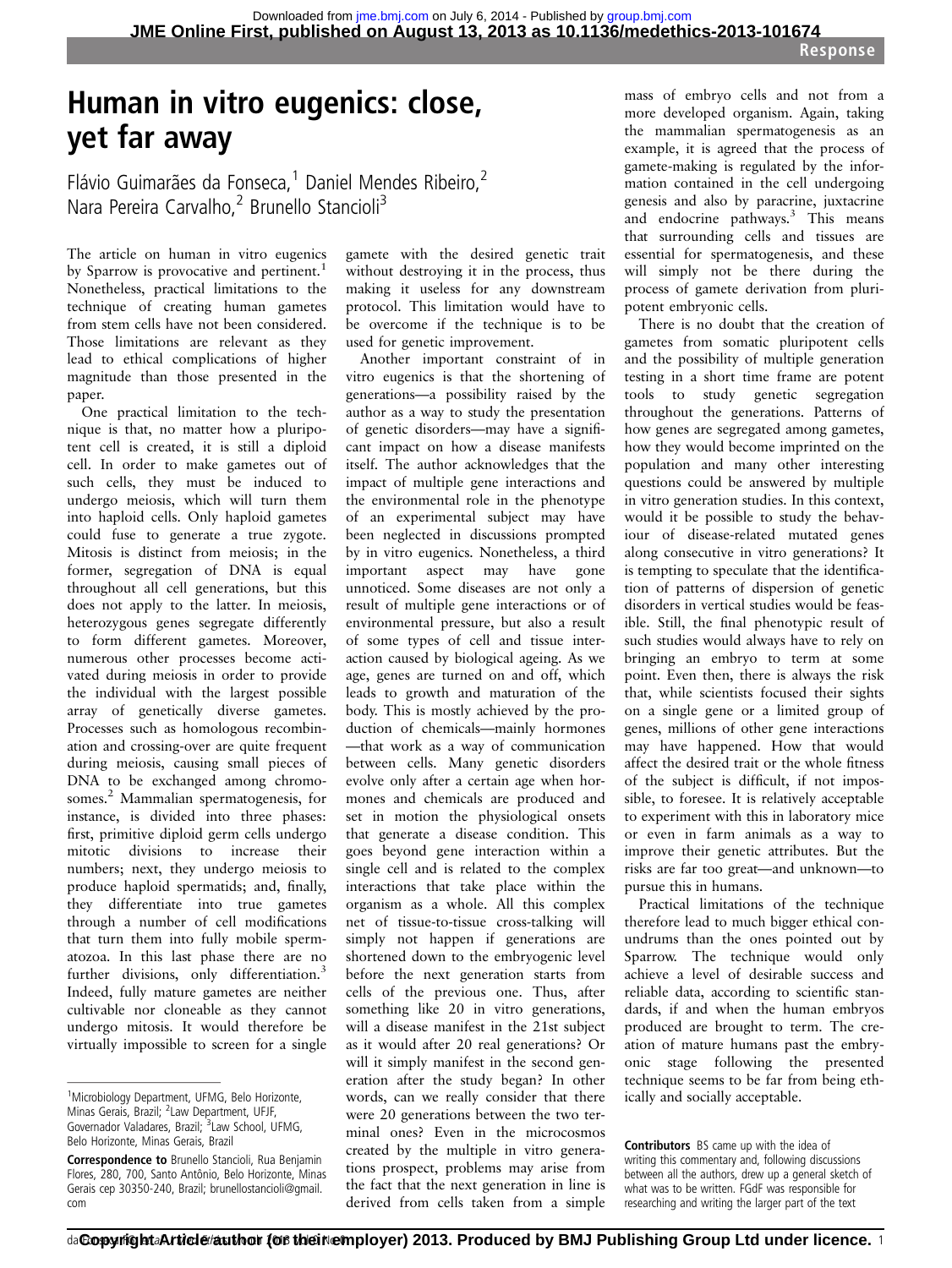### Response

regarding issues surrounding human spermatogenesis and epigenetics, and providing the references for the remarks on the subject. BS and DMR were responsible for drafting the (brief) ethical commentaries concerning the practical limitations of in vitro breeding of human gametes. NPC and DMR, under supervision by BS, were responsible for reporting and structuring the arguments and revising the language for the final draft. FGdF and BS are responsible for the overall content as guarantors.

#### Competing interests None.

Provenance and peer review Commissioned; internally peer reviewed.

To cite da Fonseca FG, Ribeiro DM, Carvalho NP, et al. J Med Ethics Published Online First: [please include Day Month Year] doi:10.1136/medethics-2013- 101674

Received 26 June 2013 Accepted 23 July 2013



▸ <http://dx.doi.org/10.1136/medethics-2012-101200>

J Med Ethics 2013;0:1–2. doi:10.1136/medethics-2013-101674

#### **REFERENCES**

- 1 Sparrow R. In vitro eugenics. J Med Ethics. Published Online First: 4 Apr 2013. doi:10.1136/medethics-2012-101200.
- 2 Krejci L, Altmannova V, Spirek M, et al. Homologous recombination and its regulation. Nucleic Acids Res 2012;40:5795–818.
- 3 Chocu S, Calvel P, Rollada AD, et al. Spermatogenesis in mammals: proteomic insights. Syst Biol Reprod Med 2012;58:179–90.